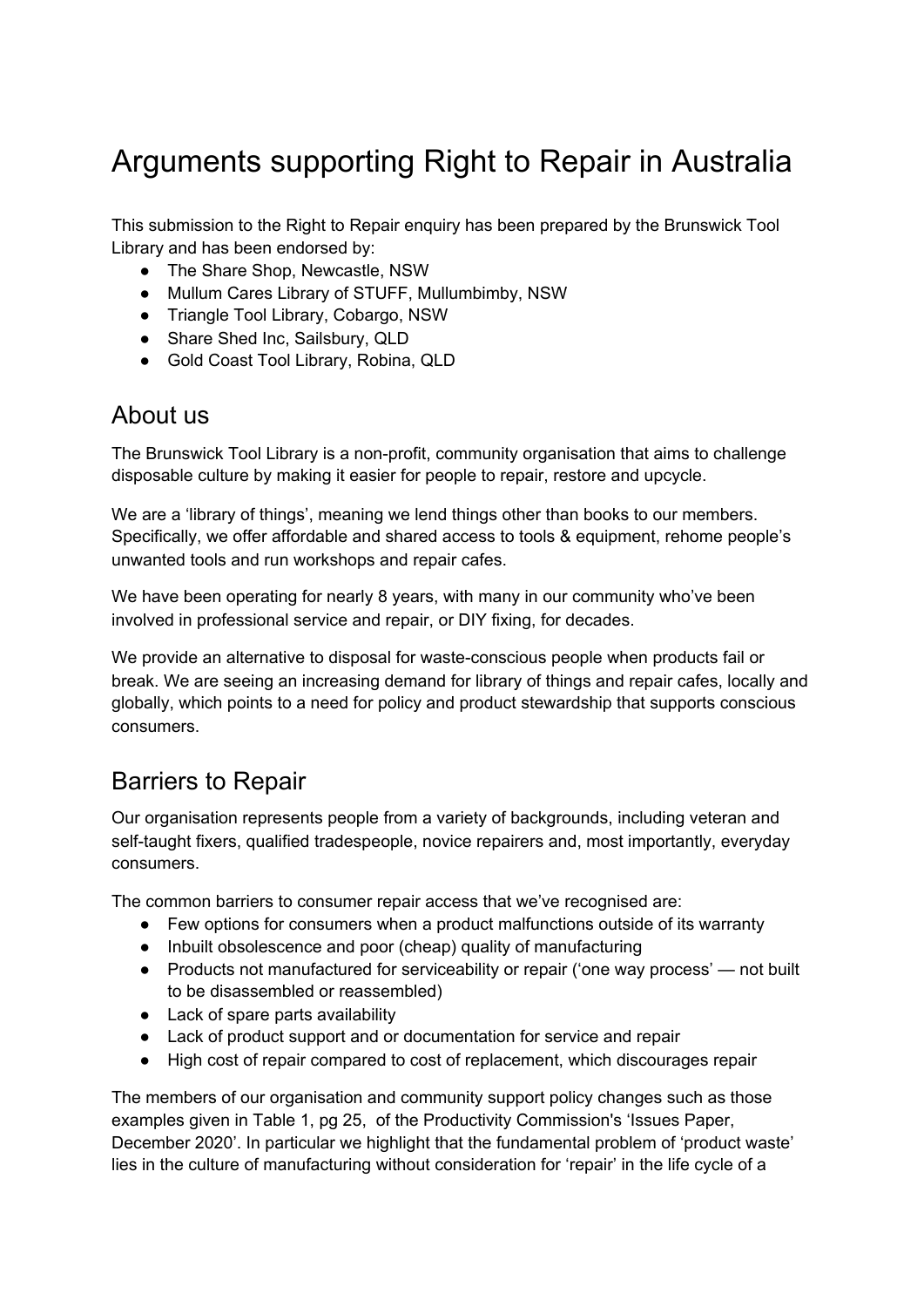product. We believe that a number of policy changes could either ensure or encourage manufacturers towards making products repairable and reducing overall landfill waste.

Our organisation would like to add the following considerations as our submission to the 'Right to Repair' Enquiry.

Repair should always be a consideration before recycling

- The resources inside modern consumer electronics are highly valuable, sometimes toxic and often can't be easily or fully recycled. This may be due to:
	- A lack of capacity in recycling plants
	- Because they are made up of composite materials which can't be separated.

Recyclability is a limitation, even for products that are designed with end-of-life as a major consideration, such as the modular Fairphone 2 smartphone, [which](https://www.researchgate.net/publication/323855448_Limits_of_the_Circular_Economy_Fairphone_Modular_Design_Pushing_the_Limits) is only 30% [recyclable](https://www.researchgate.net/publication/323855448_Limits_of_the_Circular_Economy_Fairphone_Modular_Design_Pushing_the_Limits).

● Product stewardship is an important responsibility for companies when repair is not feasible. It is often difficult for consumers to dispose of products responsibly when repair is impractical. This cost should be borne by the companies making the products to discourage planned obsolescence, rather than allowing them to shift the burden to local communities who must deal with their waste.

#### Skills and safety training should be more accessible

- At our most recent Repair Cafe, in January 2021, four licensed electricians were able to save 25kgs of waste from landfill. Relying on highly qualified volunteers will always create a bottleneck for repair.
- Components that are designed to fail, such as fuses, should be designed to be easily replaced by non-skilled people. A component like a fuse may fail outside of warranty and render an appliance useless, but the cost to repair the appliance will not be worthwhile in many cases, especially with cheap appliances.
- Reconsideration should be given to the laws which prevent people from performing electrical maintenance. We support laws which prevent people from undertaking dangerous electrical work that poses a risk to themselves or others. For example, a damaged power cable can provide a fatal risk if wiring is exposed. In some cases, hiring an electrician or replacing an appliance may be prohibitive and discourage people from improving the safety of electrical appliances. Allowing simple repairs, such as replacing a power plug, could encourage people to improve the safety of their appliances. Regulation could evolve to be more like laws around automotive repair, where untrained people can perform repairs, but must get certificates from licensed mechanics to make the car roadworthy.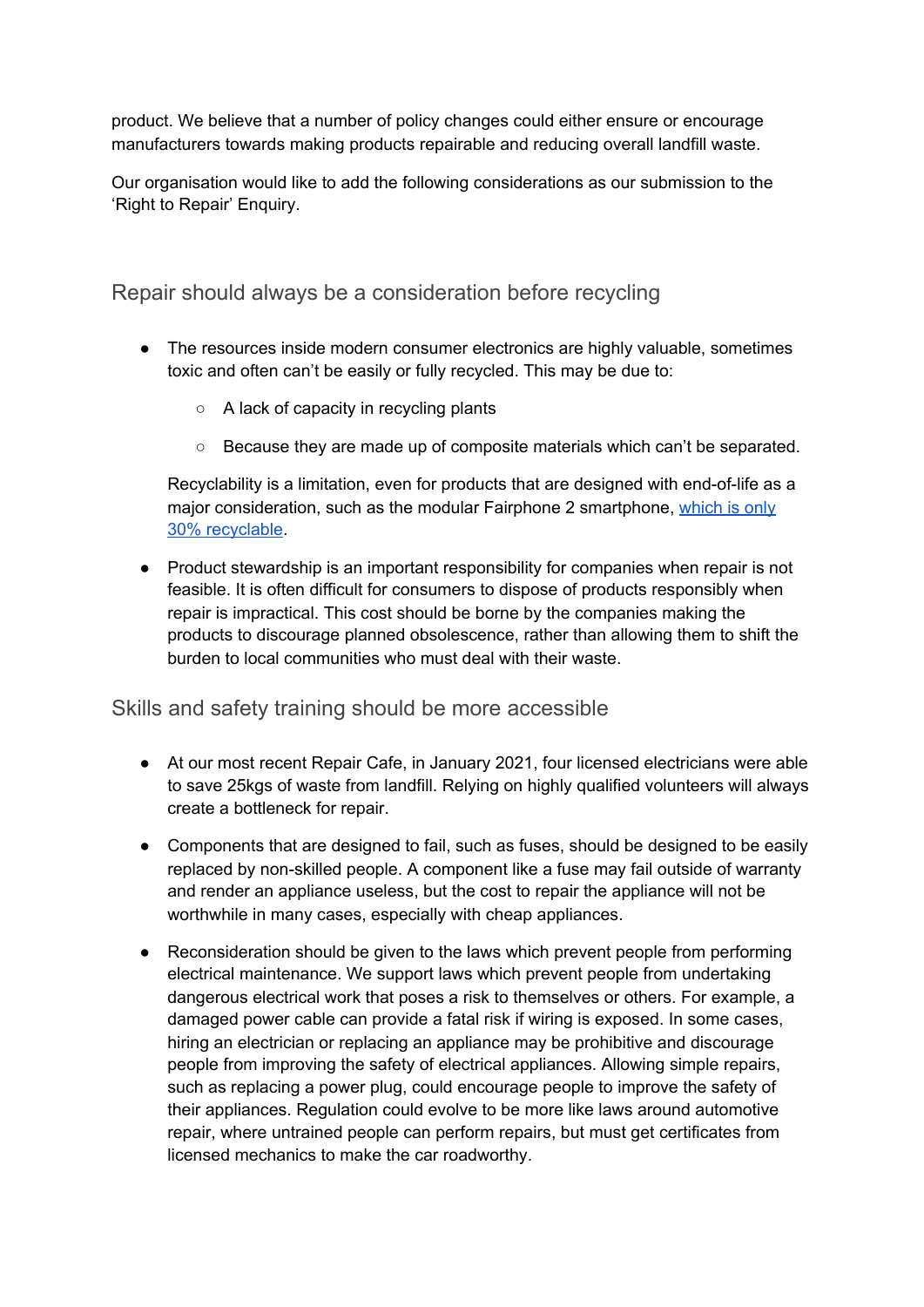- Repair can create secure work. Providing a level of qualification into fixing items that often break could provide people with an avenue into skilled work.
	- $\circ$  This will lower the barrier to entry for those performing basic repairs, which will lower the cost of repairs for the consumer and create a bigger market for local repair.
	- Registered training providers will be able to offer courses to a new market of students on electrical repair and safety.
	- In many cases, repair cannot be outsourced, which creates long-term secure employment for people with basic training.

Manufacturers must be incentivised to provide repair as a viable option compared to replacement

● Manufacturers should have longer commitments to provide replacement parts and repair support to their customers.

Modern electronics contain 'black box' components, such as circuit boards. These cannot be replaced with approximate components because software and hardware requirements are highly specific. This means companies can withhold components that might otherwise repair a broken device.

Desktop and laptop computers are similar in complexity to TVs, though the former is traditionally far easier to repair than the latter. A strong history of DIY computer building, where components are standardised to be cross-compatible, means that a person can upgrade or replace obsolete components. A person who isn't comfortable with technology still has a wide range of options with third-party computer repair shops. A TV on the other hand, doesn't have the same history of hobbyist contribution. This means that the components inside a modern LCD TV can vary widely between brands, or even models.

We've seen this play out at our Repair Cafes. In one instance where an entire widescreen TV had to be discarded because one of its many circuit boards had failed. In this case, a skilled fixer (with decades experience, formerly working in tech in Silicon Valley) was able to isolate the troubled component with a multimeter, but could then only advise the owner that the unit was unfixable. These are not small or easily affordable items.

We need policies that reverse this trend towards disposability, by requiring companies to parts and repair support.

Manufacturers must be made to create devices which can be accessed by third-party fixers.

Plastic clips and plastic welding can make items difficult or impossible to open without either specialist tools without damage to the item. James, an experienced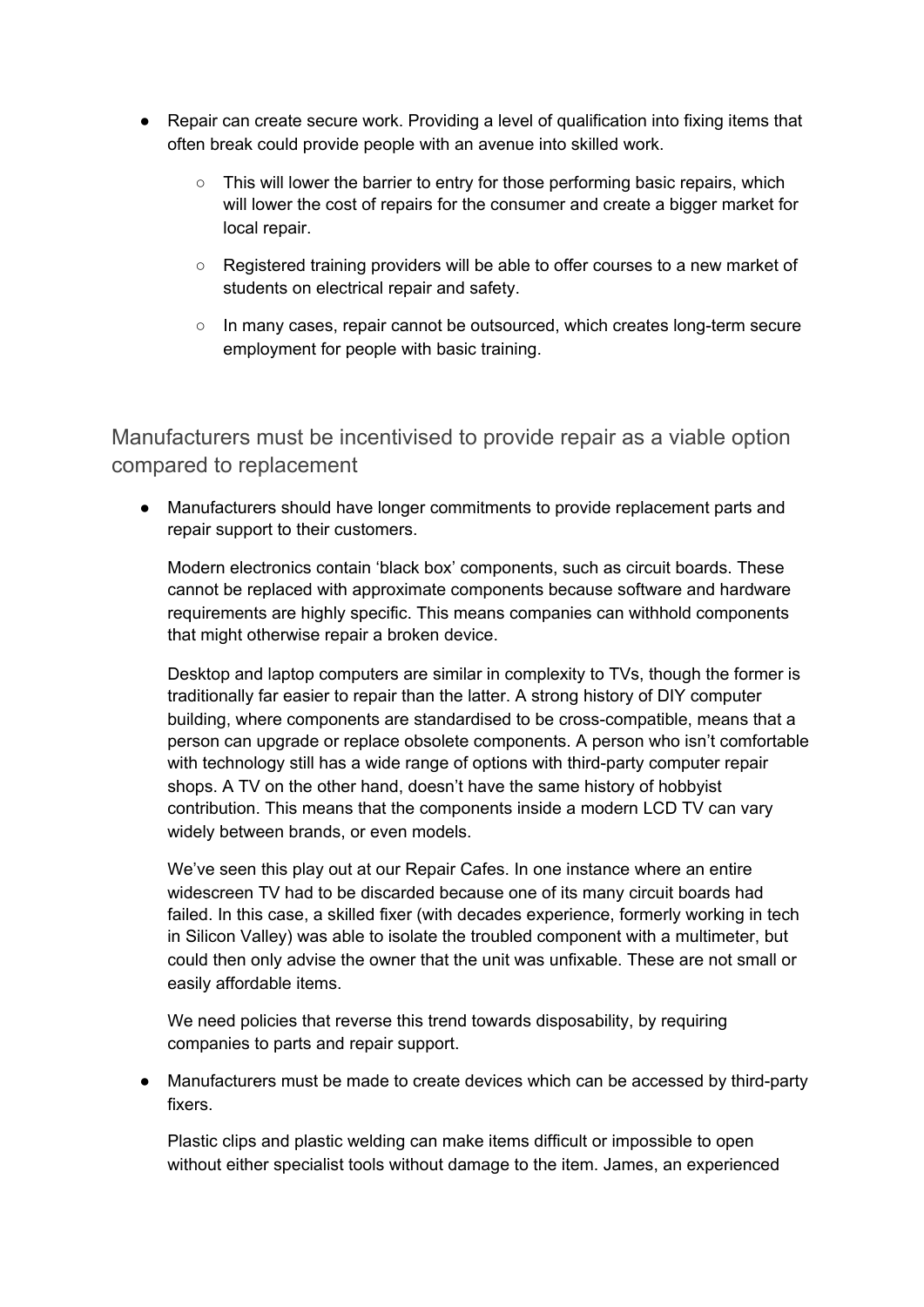electrician who volunteers at our Repair Cafe, has repaired electrical circuits in appliances, which have still been discarded, because they can't be reassembled.

Clips and other methods for joining plastic may lower the cost of manufacture, but the customer ultimately bears the cost.

- The number of products on the market gives people a wide range of choice. However, it creates a problem for people trying to source parts for a specific make and model of an appliance or device. Parts must be readily available meaning:
	- Easy to find through retailers
	- Available for the reasonable lifespan of a product
	- More cost effective than replacing an item

One of our volunteers, Marcus, is a qualified electrician with a long history of repair experience and work in a parts-distributor warehouse. He says that distributors often have exclusive contracts to supply warranty and parts for manufacturers or retailers. This gives them an incentive to inflate the cost of parts or repair. In the worst cases components might be marked up to the point where the cost of repairing an item can cost near what it would cost to replace the item. This is a strong deterrent to repair.

#### People need easy access to information about repairability and their rights in regard to repairability

● It should be easy for people to make purchase decisions based on repairability.

Often when a person is researching a product, they are concerned with what it can do and how much it costs, rather than how it might break. A rating system, similar to health information about food, would allow people to make a judgement about an item's repairability when they buy it, rather than when it breaks.

One of BTL's maintenance volunteers, Richard, says the military are very interested in maintainability and in the 70s and 80s. He recalls a system with three levels of skilled fixers:

- Level one: simple repairs like fuses and plug-in module replacement.
- Level two: more complex repair, such as repairs that required the case to be opened.
- Level three: anything advanced, either because it is highly complex or dangerous.

A similar rating system for consumers could help people make more conscious purchasing decisions based on product end-of-life.

● Companies must be required to provide the manuals and schematics required for a competent person to undergo repair. This takes a lot of the guesswork out of repair, making it more efficient and affordable.